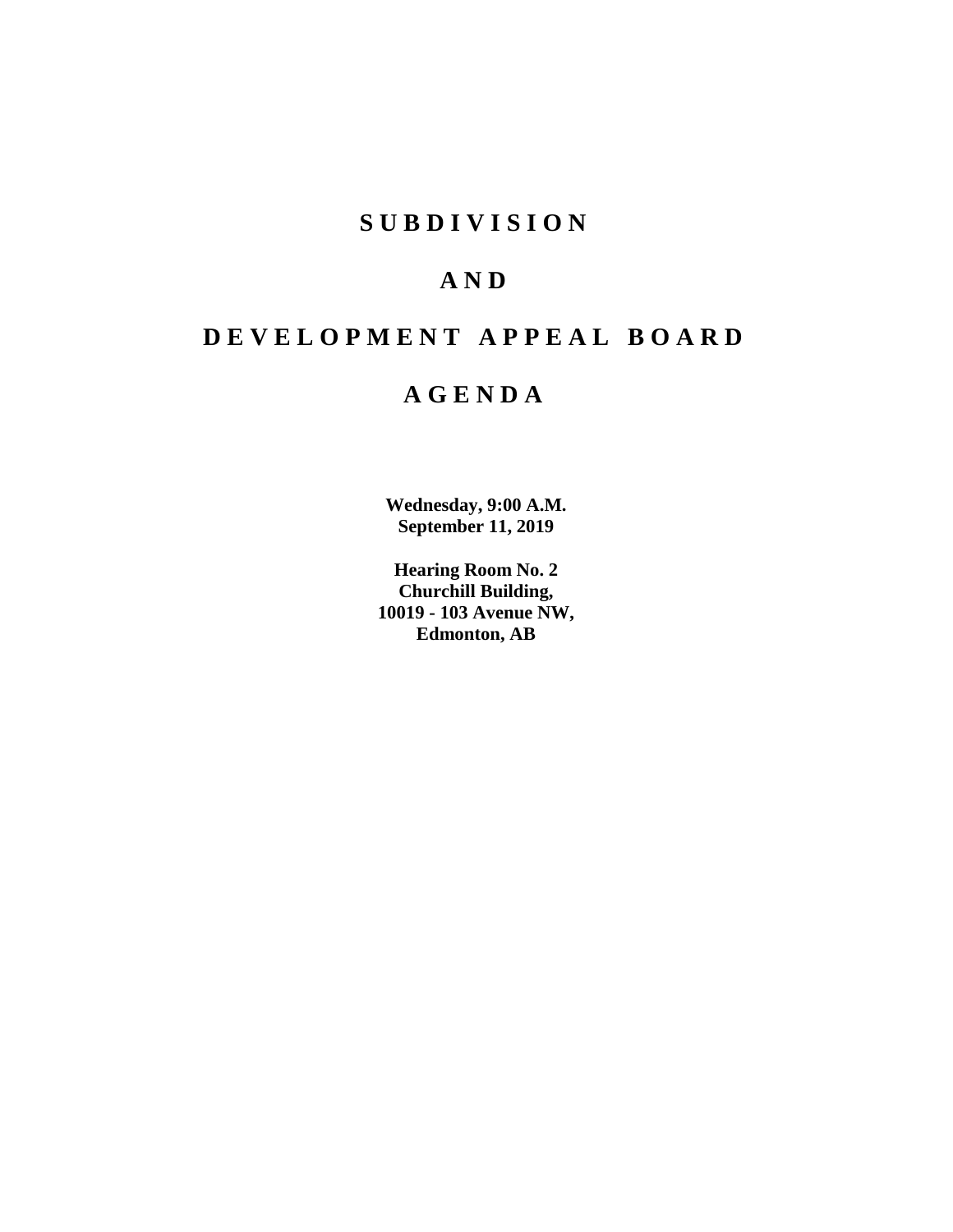## **SUBDIVISION AND DEVELOPMENT APPEAL BOARD HEARING ROOM NO. 2**

|              | 9:00 A.M.    | SDAB-D-19-143 | Construct exterior alterations (increased finished<br>floor elevation) to an existing Garden Suite                            |
|--------------|--------------|---------------|-------------------------------------------------------------------------------------------------------------------------------|
|              |              |               | 13827 - 90 Avenue NW<br>Project No.: 261991333-012                                                                            |
| $\mathbf{H}$ | $10:30$ A.M. | SDAB-D-19-144 | Construct a rear addition to a Duplex<br>(breezeway between House and Garage, 4.23)<br>metres by 7.06 metres)                 |
|              |              |               | 10307 - 78 Street NW<br>Project No.: 314861304-001                                                                            |
|              |              |               |                                                                                                                               |
|              | <b>NOTE:</b> |               | Unless otherwise stated, all references to "Section numbers" refer to<br>the authority under the Edmonton Zoning Bylaw 12800. |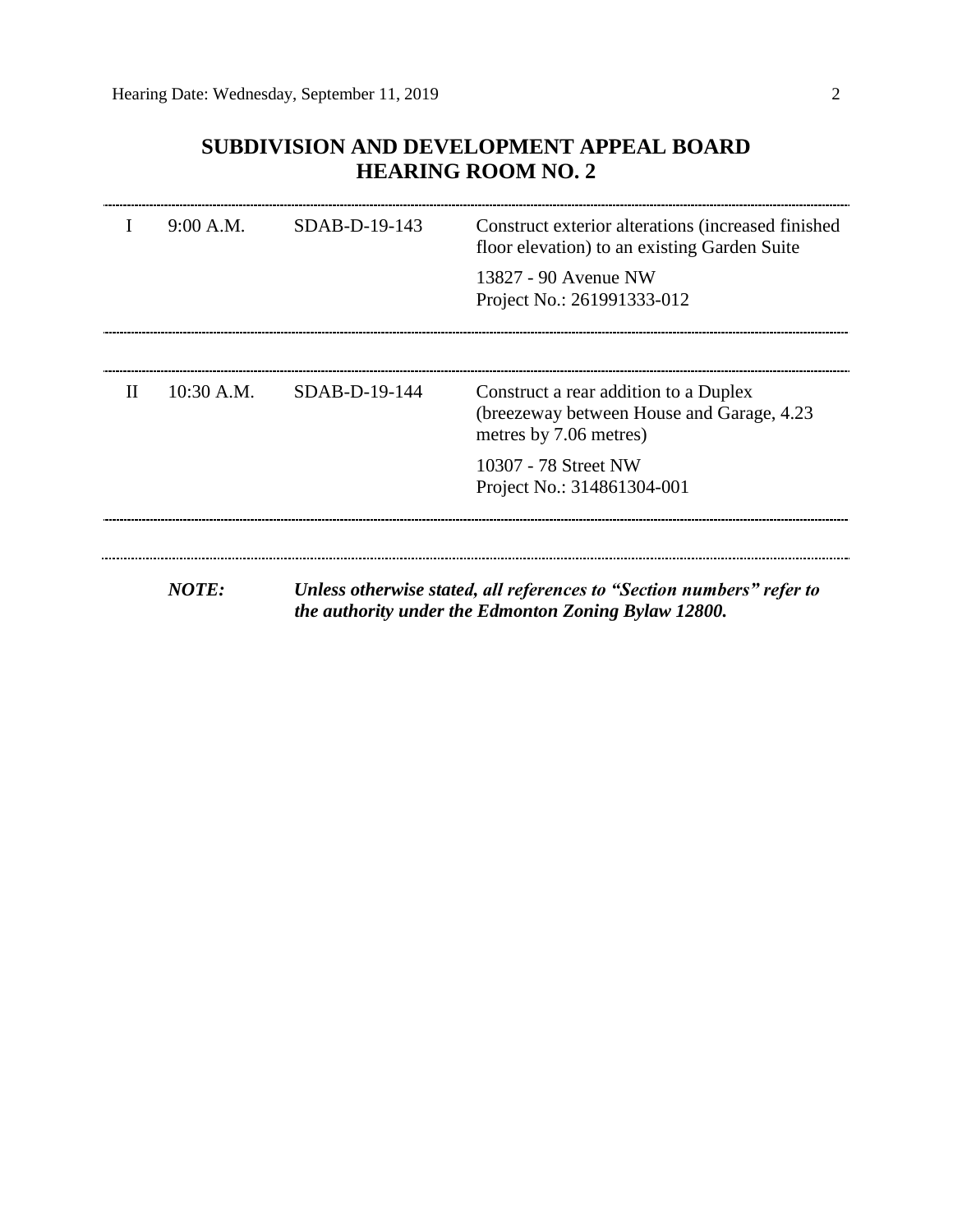|                          |                                                                                                                                                                                                                                                                          | FILE: SDAB-D-19-143                                                                                   |  |  |  |  |  |
|--------------------------|--------------------------------------------------------------------------------------------------------------------------------------------------------------------------------------------------------------------------------------------------------------------------|-------------------------------------------------------------------------------------------------------|--|--|--|--|--|
| <b>ITEM I: 9:00 A.M.</b> | AN APPEAL FROM THE DECISION OF THE DEVELOPMENT OFFICER                                                                                                                                                                                                                   |                                                                                                       |  |  |  |  |  |
|                          | <b>APPELLANT:</b>                                                                                                                                                                                                                                                        |                                                                                                       |  |  |  |  |  |
|                          | <b>APPLICATION NO.:</b>                                                                                                                                                                                                                                                  | 261991333-012                                                                                         |  |  |  |  |  |
|                          | <b>APPLICATION TO:</b><br><b>DECISION OF THE</b><br>DEVELOPMENT AUTHORITY:<br><b>DECISION DATE:</b><br><b>DATE OF APPEAL:</b><br><b>MUNICIPAL DESCRIPTION</b><br>OF SUBJECT PROPERTY:<br><b>LEGAL DESCRIPTION:</b><br>ZONE:<br><b>OVERLAY:</b><br><b>STATUTORY PLAN:</b> | Construct exterior alterations (increased<br>finished floor elevation) to an existing<br>Garden Suite |  |  |  |  |  |
|                          |                                                                                                                                                                                                                                                                          | Refused                                                                                               |  |  |  |  |  |
|                          |                                                                                                                                                                                                                                                                          | August 9, 2019                                                                                        |  |  |  |  |  |
|                          |                                                                                                                                                                                                                                                                          | August 13, 2019                                                                                       |  |  |  |  |  |
|                          |                                                                                                                                                                                                                                                                          | 13827 - 90 Avenue NW                                                                                  |  |  |  |  |  |
|                          |                                                                                                                                                                                                                                                                          | Plan 3792KS Blk 9 Lot 37                                                                              |  |  |  |  |  |
|                          |                                                                                                                                                                                                                                                                          | RF1 Single Detached Residential Zone                                                                  |  |  |  |  |  |
|                          |                                                                                                                                                                                                                                                                          | Mature Neighbourhood Overlay                                                                          |  |  |  |  |  |
|                          |                                                                                                                                                                                                                                                                          | N/A                                                                                                   |  |  |  |  |  |
|                          |                                                                                                                                                                                                                                                                          |                                                                                                       |  |  |  |  |  |

*Grounds for Appeal*

The Appellant provided the following reasons for appealing the decision of the Development Authority:

The garage is 0.2 metres higher than permitted. We are requesting a variable.

### *General Matters*

## **Appeal Information:**

The *Municipal Government Act*, RSA 2000, c M-26 states the following:

## **Grounds for Appeal**

**685(1)** If a development authority

(a) fails or refuses to issue a development permit to a person,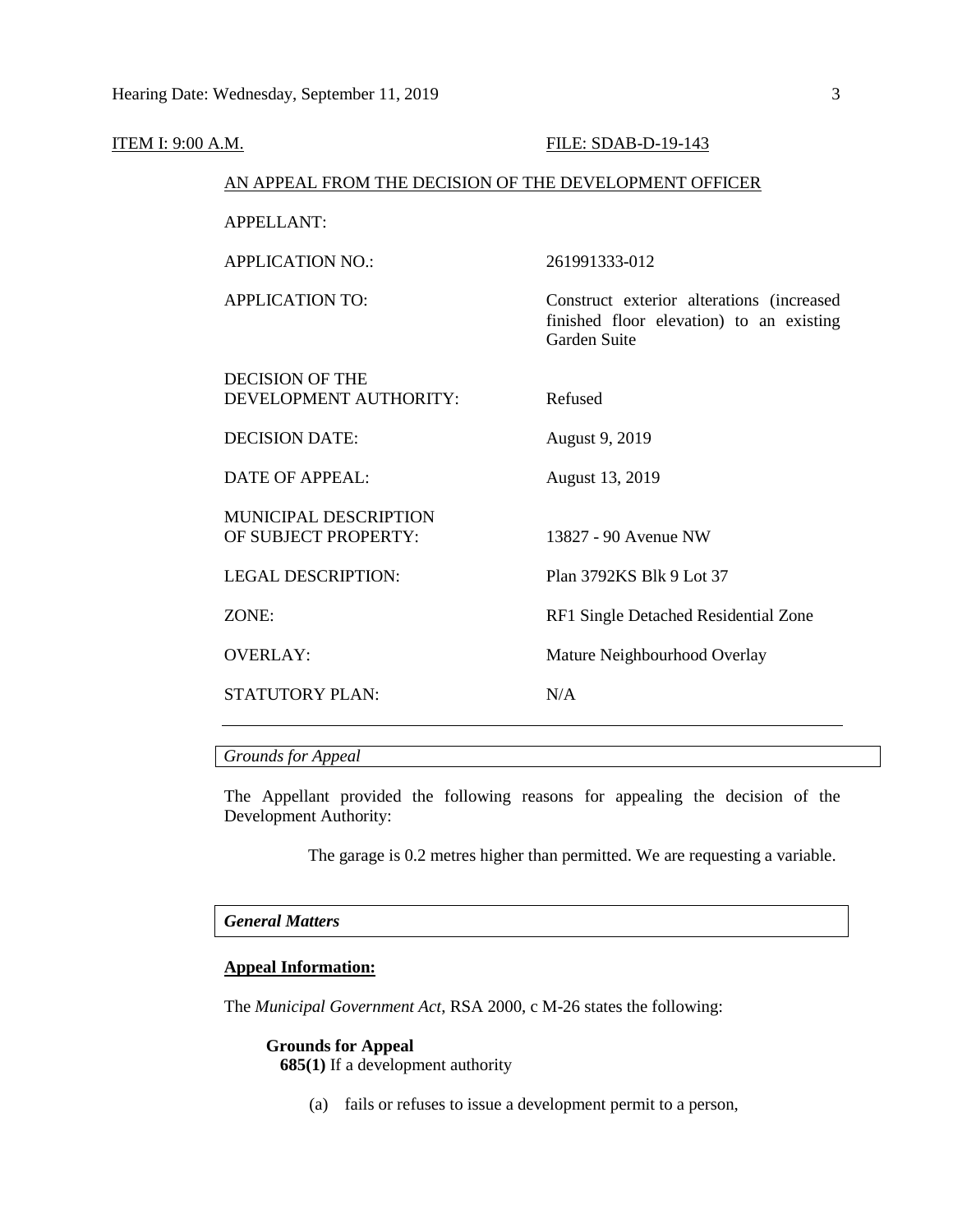- (b) issues a development permit subject to conditions, or
- (c) issues an order under section 645,

the person applying for the permit or affected by the order under section 645 may appeal to the subdivision and development appeal board.

### **Appeals**

**686(1)** A development appeal to a subdivision and development appeal board is commenced by filing a notice of the appeal, containing reasons, with the board,

- (a) in the case of an appeal made by a person referred to in section 685(1)
	- (i) with respect to an application for a development permit,
		- (A) within 21 days after the date on which the written decision is given under section 642, […]

#### **Hearing and Decision**

**687(3)** In determining an appeal, the subdivision and development appeal board

…

- (a.1) must comply with the land use policies;
- (a.2) subject to section 638, must comply with any applicable statutory plans;
- (a.3) subject to clauses (a.4) and (d), must comply with any land use bylaw in effect;
- (a.4) must comply with the applicable requirements of the regulations under the Gaming, Liquor and Cannabis Act respecting the location of premises described in a cannabis licence and distances between those premises and other premises;
	- …
	- (c) may confirm, revoke or vary the order, decision or development permit or any condition attached to any of them or make or substitute an order, decision or permit of its own;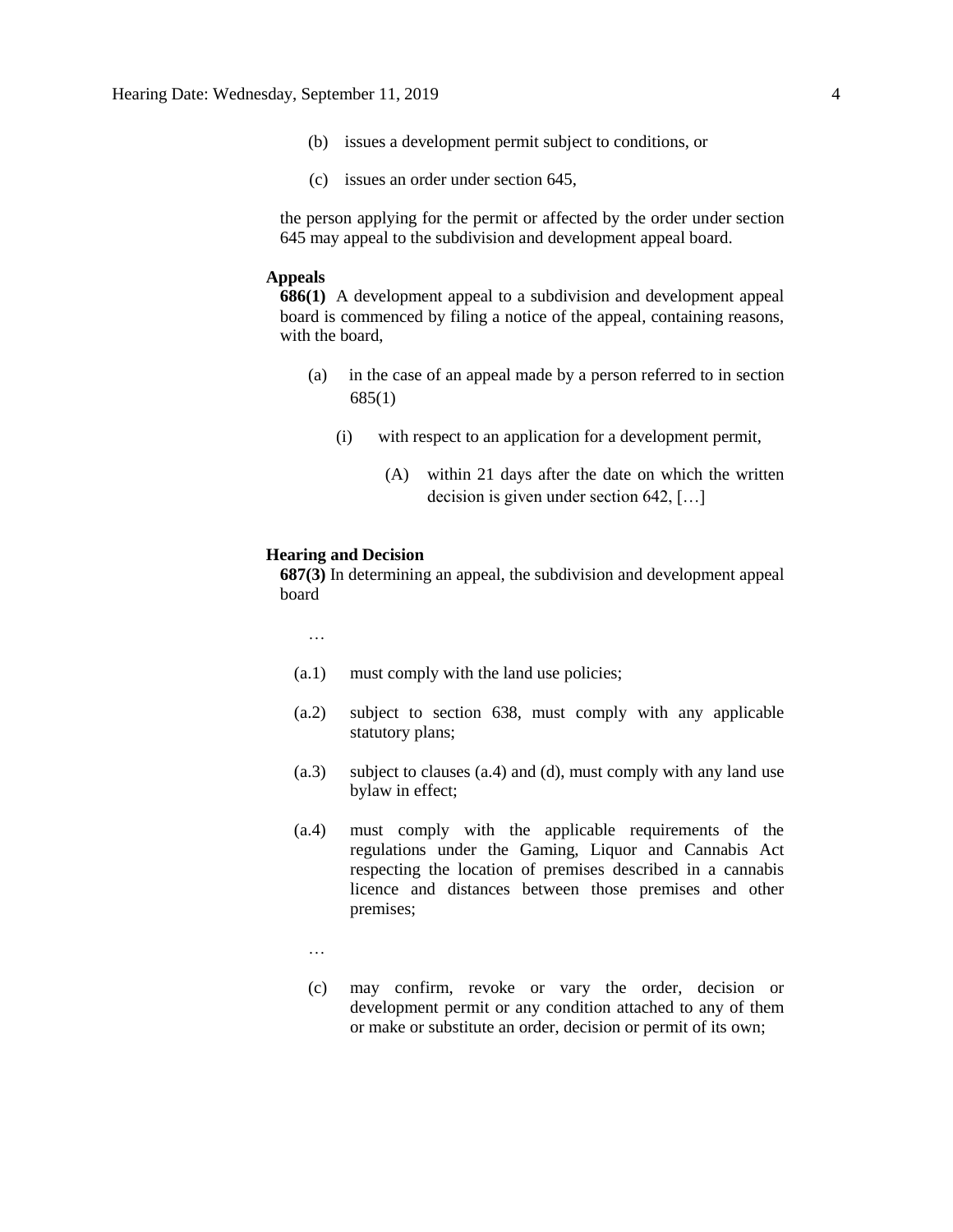- (d) may make an order or decision or issue or confirm the issue of a development permit even though the proposed development does not comply with the land use bylaw if, in its opinion,
	- (i) the proposed development would not
		- (A) unduly interfere with the amenities of the neighbourhood, or
		- (B) materially interfere with or affect the use, enjoyment or value of neighbouring parcels of land,

and

(ii) the proposed development conforms with the use prescribed for that land or building in the land use bylaw.

#### **General Provisions from the** *Edmonton Zoning Bylaw:*

Under section 110.2(2), **Garden Suites** is a **Permitted Use** in the **(RF1) Single Detached Residential Zone**.

Under section 7.2(3), **Garden Suites** means:

an Accessory building containing a Dwelling, which is located separate from the principal Use which is Single Detached Housing, and which may contain a Parking Area. A Garden Suite has cooking facilities, food preparation, sleeping and sanitary facilities which are separate from those of the principal Dwelling located on the Site. This Use Class does not include Secondary Suites, Blatchford Lane Suites, or Blatchford Accessory Suites.

Section 110.4(4) states "Garden Suites shall comply with Section 87 of this Bylaw."

Section 110.1 states that the **General Purpose** of the **(RF1) Single Detached Residential Zone** is "to provide for Single Detached Housing while allowing other forms of small scale housing in the form of Secondary Suites, Garden Suites, Semi-detached Housing and Duplex Housing."

Section 814.1 states that the **General Purpose** of the **Mature Neighbourhood Overlay**  is:

to regulate residential development in Edmonton's mature residential neighbourhoods, while responding to the context of surrounding development, maintaining the pedestrian-oriented design of the streetscape, and to provide an opportunity for consultation by gathering input from affected parties on the impact of a proposed variance to the Overlay regulations.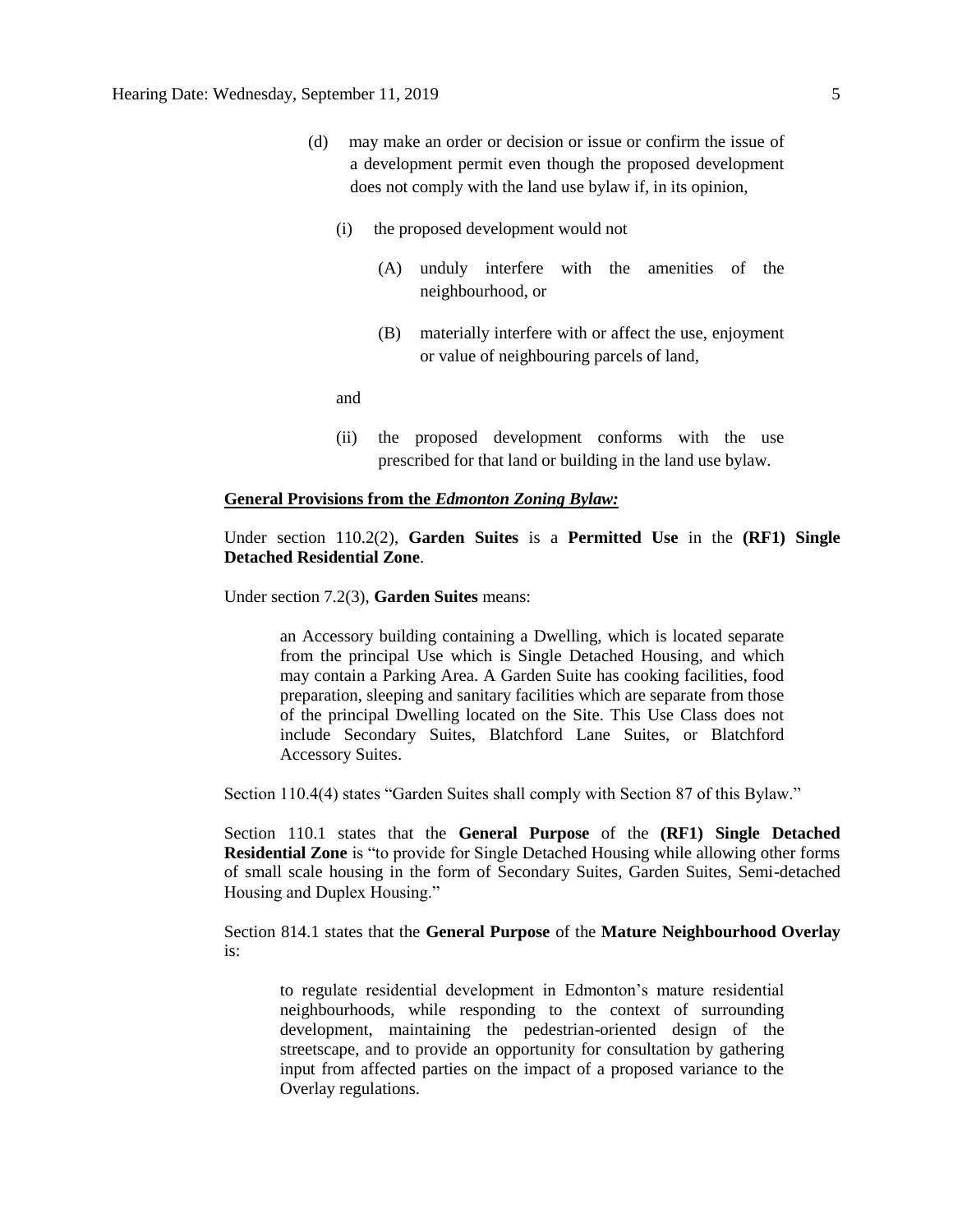## *Height*

Section 87(2)(b) states the maximum Height shall be 6.2 metres where the Garden Suite has a roof slope of less than  $4/12$  (18.4°).

## **Development Officer's Determination**

Height - The maximum height shall be 6.2m where the Garden Suite has a roof slope of less than 4/12.

Required: 6.2m

Proposed: 6.4m

Exceeds by 0.2m

Note: The Development Officer does not have the authority to vary the maximum Height regulation.

### Notice to Applicant/Appellant

Provincial legislation requires that the Subdivision and Development Appeal Board issue its official decision in writing within fifteen days of the conclusion of the hearing.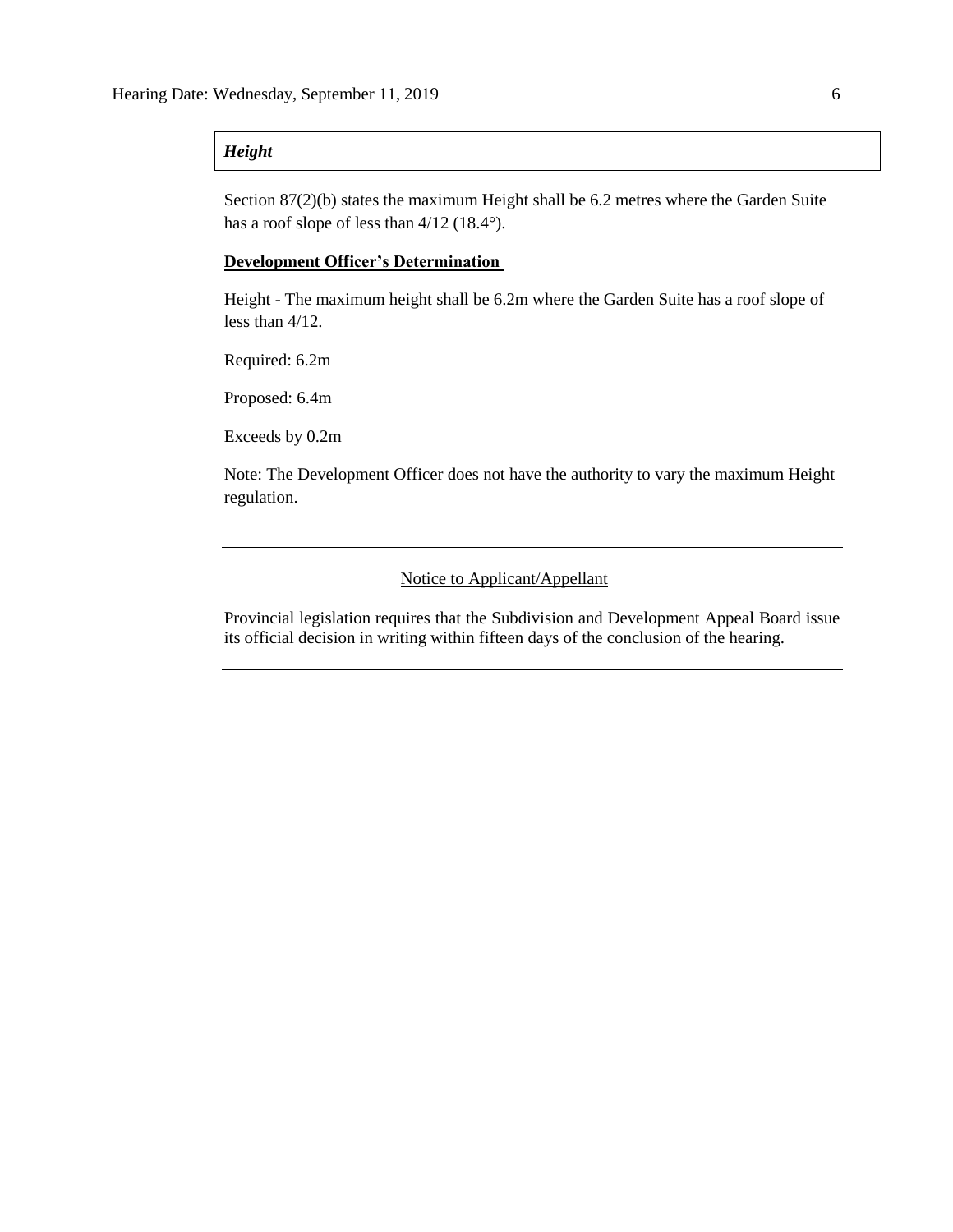| <b>Edmonton</b>                                                                                                                                                                                          |                   | <b>Application for</b> |                                                     | <b>Application Date:</b><br>Printed:<br>Page: | Project Number: 261991333-012<br>JUL 02, 2019<br>August 13, 2019 at 2:09 PM<br>1 of 2 |
|----------------------------------------------------------------------------------------------------------------------------------------------------------------------------------------------------------|-------------------|------------------------|-----------------------------------------------------|-----------------------------------------------|---------------------------------------------------------------------------------------|
|                                                                                                                                                                                                          |                   |                        | <b>Minor Development Permit</b>                     |                                               |                                                                                       |
| This document is a Development Permit Decision for the development application described below.                                                                                                          |                   |                        |                                                     |                                               |                                                                                       |
| Applicant                                                                                                                                                                                                |                   |                        | Property Address(es) and Legal Description(s)       |                                               |                                                                                       |
|                                                                                                                                                                                                          |                   |                        | 13827 - 90 AVENUE NW                                |                                               |                                                                                       |
|                                                                                                                                                                                                          |                   |                        | Plan 3792KS Blk 9 Lot 37                            |                                               |                                                                                       |
|                                                                                                                                                                                                          |                   |                        | <b>Specific Address(es)</b>                         |                                               |                                                                                       |
|                                                                                                                                                                                                          |                   |                        | Entryway: 13827A - 90 AVENUE NW                     |                                               |                                                                                       |
|                                                                                                                                                                                                          |                   |                        | Building: 13827A - 90 AVENUE NW                     |                                               |                                                                                       |
| <b>Scope of Application</b>                                                                                                                                                                              |                   |                        |                                                     |                                               |                                                                                       |
| To construct exterior alterations (increased finished floor elevation) to an existing Garden Suite.                                                                                                      |                   |                        |                                                     |                                               |                                                                                       |
| <b>Permit Details</b>                                                                                                                                                                                    |                   |                        |                                                     |                                               |                                                                                       |
|                                                                                                                                                                                                          |                   |                        |                                                     |                                               |                                                                                       |
| # of Dwelling Units Add/Remove: 0                                                                                                                                                                        |                   |                        | # of Primary Dwelling Units To Construct: 0         |                                               |                                                                                       |
| # of Secondary Suite Dwelling Units To Construct: 0<br>Client File Reference Number:                                                                                                                     |                   |                        | Class of Permit: Class B<br>Lot Grading Needed?:    |                                               |                                                                                       |
| Minor Dev. Application Fee: Leave as Built Single<br><b>Detached House</b>                                                                                                                               |                   |                        | New Sewer Service Required: Y                       |                                               |                                                                                       |
| Secondary Suite Included ?: N                                                                                                                                                                            |                   | Overlay                | Stat. Plan Overlay/Annex Area: Mature Neighbourhood |                                               |                                                                                       |
| I/We certify that the above noted details are correct.                                                                                                                                                   |                   |                        |                                                     |                                               |                                                                                       |
| Applicant signature:                                                                                                                                                                                     |                   |                        |                                                     |                                               |                                                                                       |
|                                                                                                                                                                                                          |                   |                        |                                                     |                                               |                                                                                       |
| <b>Development Application Decision</b><br>Refused                                                                                                                                                       |                   |                        |                                                     |                                               |                                                                                       |
|                                                                                                                                                                                                          |                   |                        |                                                     |                                               |                                                                                       |
| Issue Date: Aug 09, 2019 Development Authority: YEUNG, KENNETH                                                                                                                                           |                   |                        |                                                     |                                               |                                                                                       |
| <b>Reason for Refusal</b><br>Height - The maximum height shall be 6.2m where the Garden Suite has a roof slope of less than 4/12.                                                                        |                   |                        |                                                     |                                               |                                                                                       |
|                                                                                                                                                                                                          |                   |                        |                                                     |                                               |                                                                                       |
| Required: 6.2m                                                                                                                                                                                           |                   |                        |                                                     |                                               |                                                                                       |
| Proposed: 6.4m<br>Exceeds by 0.2m                                                                                                                                                                        |                   |                        |                                                     |                                               |                                                                                       |
|                                                                                                                                                                                                          |                   |                        |                                                     |                                               |                                                                                       |
| Note: The Development Officer does not have the authority to vary the maximum Height regulation.                                                                                                         |                   |                        |                                                     |                                               |                                                                                       |
|                                                                                                                                                                                                          |                   |                        |                                                     |                                               |                                                                                       |
| <b>Rights of Appeal</b><br>The Applicant has the right of appeal within 21 days after the date on which the decision is made, as outlined in Section 683<br>through 689 of the Municipal Government Act. |                   |                        |                                                     |                                               |                                                                                       |
|                                                                                                                                                                                                          |                   |                        |                                                     |                                               |                                                                                       |
| Fees                                                                                                                                                                                                     |                   |                        |                                                     |                                               |                                                                                       |
|                                                                                                                                                                                                          | <b>Fee Amount</b> | <b>Amount Paid</b>     | Receipt#                                            | <b>Date Paid</b>                              |                                                                                       |
| Dev. Application Fee                                                                                                                                                                                     | \$167.00          | \$167.00               | 05957930                                            | Jul 02, 2019                                  |                                                                                       |
|                                                                                                                                                                                                          |                   | THIS IS NOT A PERMIT   |                                                     |                                               |                                                                                       |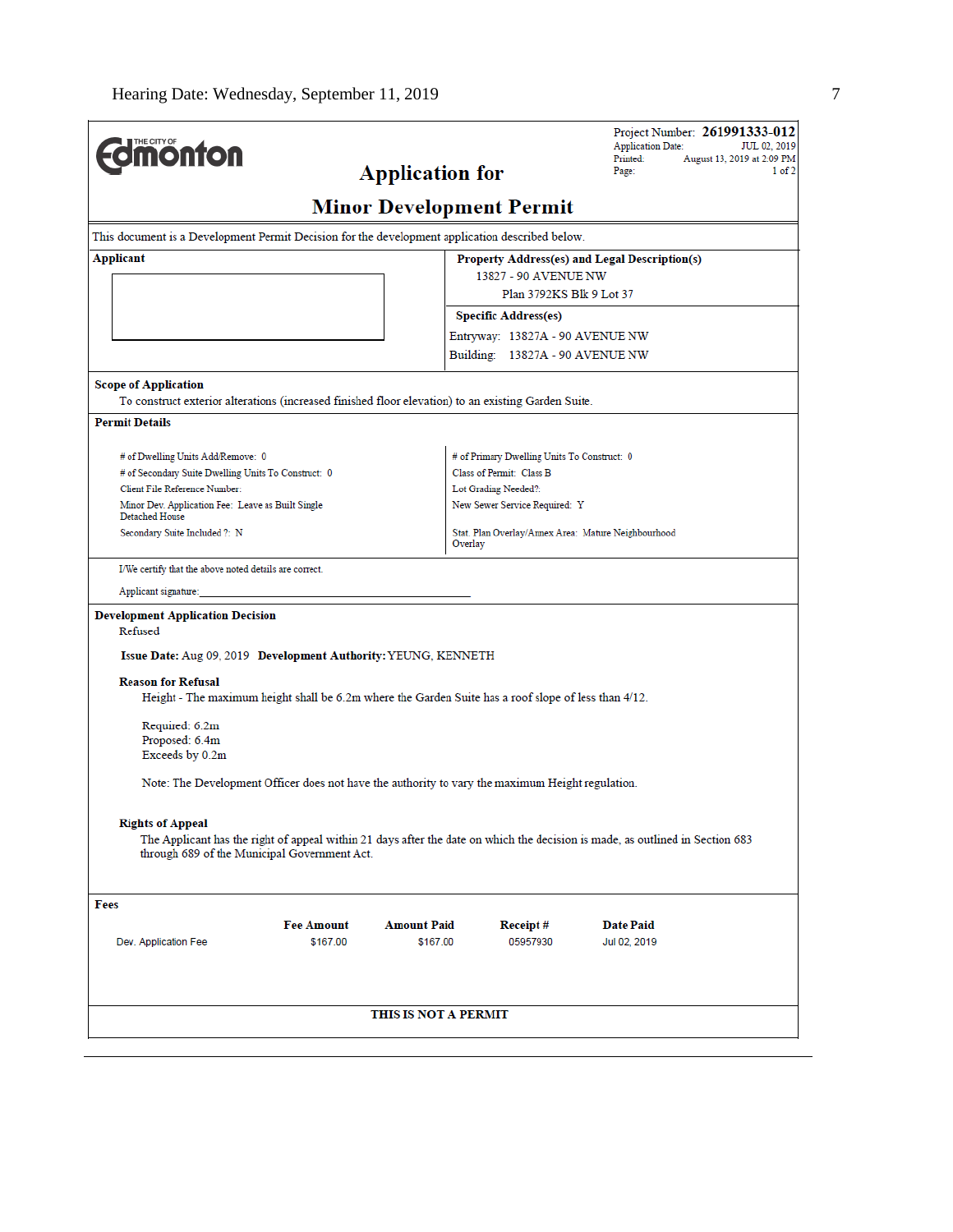| <b>Edinonton</b><br><b>Application for</b> |                                                               |                      |  | <b>Application Date:</b><br>Printed:<br>Page: | Project Number: 261991333-012<br>JUL 02, 2019<br>August 13, 2019 at 2:09 PM<br>$2$ of $2$ |
|--------------------------------------------|---------------------------------------------------------------|----------------------|--|-----------------------------------------------|-------------------------------------------------------------------------------------------|
|                                            | <b>Minor Development Permit</b>                               |                      |  |                                               |                                                                                           |
| Fees<br>Total GST Amount:                  | <b>Fee Amount</b><br><b>Amount Paid</b><br>Receipt#<br>\$0.00 |                      |  | <b>Date Paid</b>                              |                                                                                           |
| <b>Totals for Permit:</b>                  | \$167.00                                                      | \$167.00             |  |                                               |                                                                                           |
|                                            |                                                               |                      |  |                                               |                                                                                           |
|                                            |                                                               |                      |  |                                               |                                                                                           |
|                                            |                                                               |                      |  |                                               |                                                                                           |
|                                            |                                                               |                      |  |                                               |                                                                                           |
|                                            |                                                               |                      |  |                                               |                                                                                           |
|                                            |                                                               |                      |  |                                               |                                                                                           |
|                                            |                                                               |                      |  |                                               |                                                                                           |
|                                            |                                                               |                      |  |                                               |                                                                                           |
|                                            |                                                               |                      |  |                                               |                                                                                           |
|                                            |                                                               |                      |  |                                               |                                                                                           |
|                                            |                                                               |                      |  |                                               |                                                                                           |
|                                            |                                                               |                      |  |                                               |                                                                                           |
|                                            |                                                               |                      |  |                                               |                                                                                           |
|                                            |                                                               |                      |  |                                               |                                                                                           |
|                                            |                                                               |                      |  |                                               |                                                                                           |
|                                            |                                                               |                      |  |                                               |                                                                                           |
|                                            |                                                               | THIS IS NOT A PERMIT |  |                                               |                                                                                           |
|                                            |                                                               |                      |  |                                               |                                                                                           |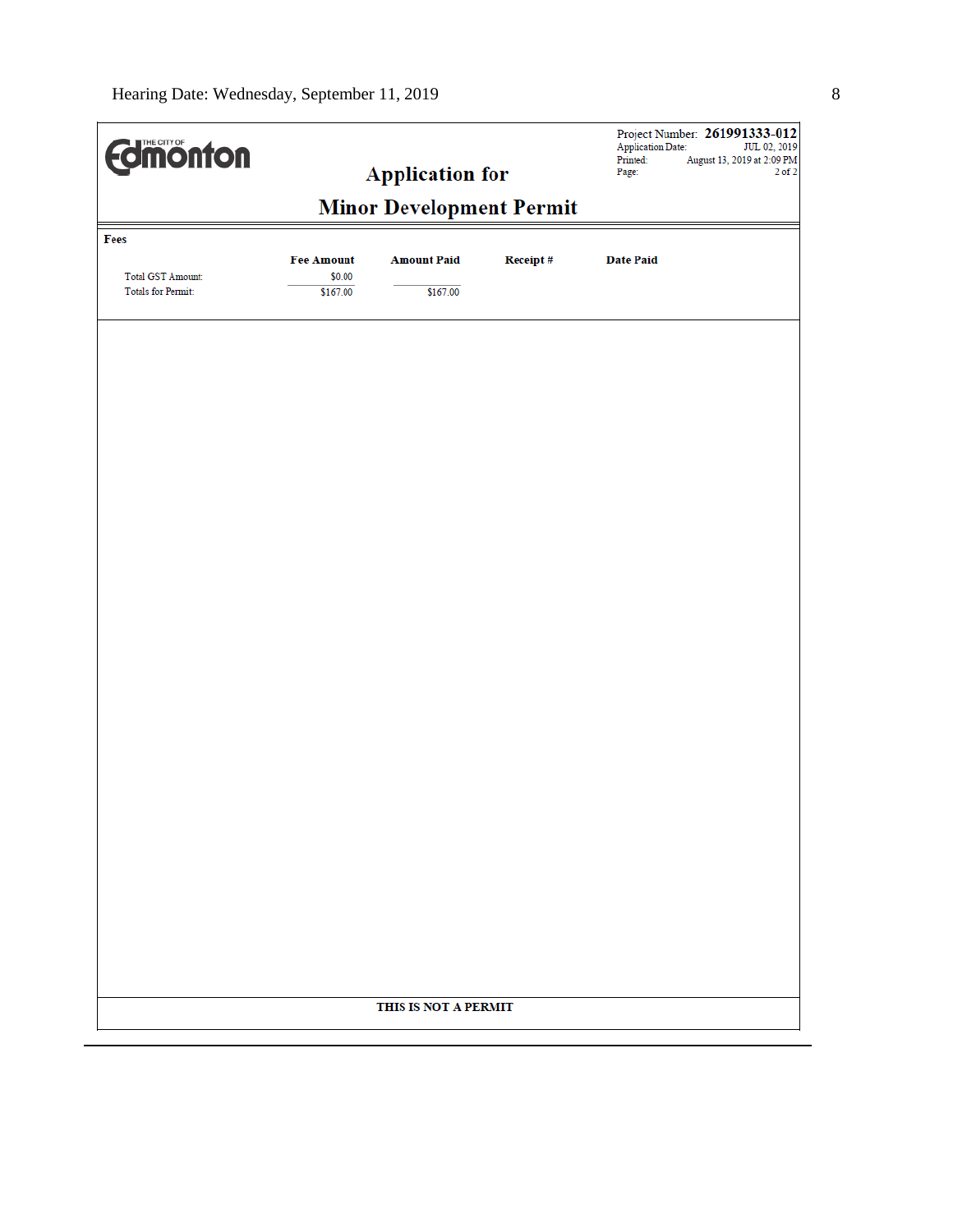

Site Location **Community Contracts** File: SDAB-D-19-143

N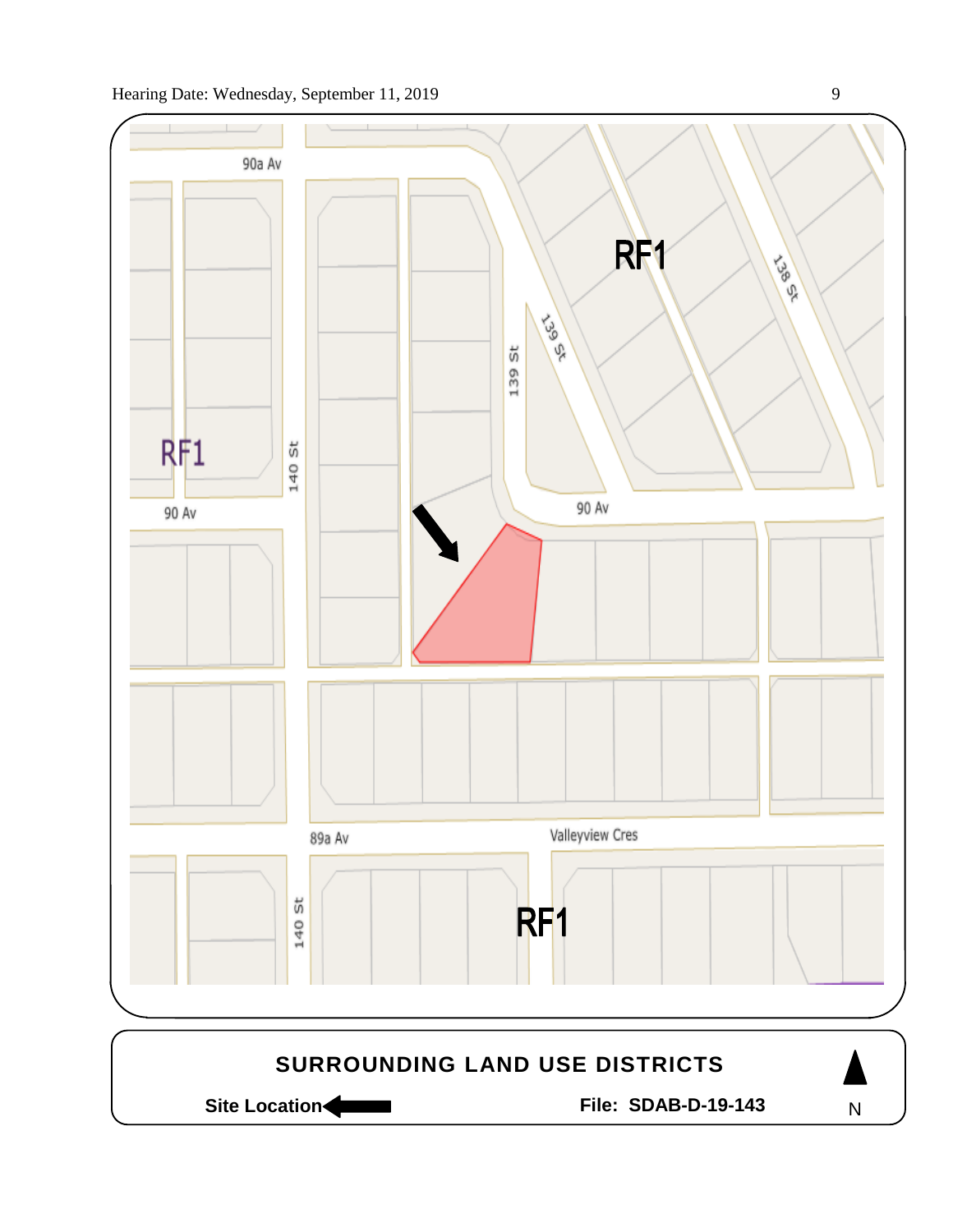| ITEM II: 10:30 A.M. |                                                        | FILE: SDAB-D-19-144                                                                                          |
|---------------------|--------------------------------------------------------|--------------------------------------------------------------------------------------------------------------|
|                     | AN APPEAL FROM THE DECISION OF THE DEVELOPMENT OFFICER |                                                                                                              |
|                     | <b>APPELLANT:</b>                                      |                                                                                                              |
|                     | <b>APPLICATION NO.:</b>                                | 314861304-001                                                                                                |
|                     | <b>APPLICATION TO:</b>                                 | Construct a rear addition to a Duplex<br>(breezeway between House and Garage,<br>4.23 metres by 7.06 metres) |
|                     | <b>DECISION OF THE</b><br>DEVELOPMENT AUTHORITY:       | Refused                                                                                                      |
|                     | <b>DECISION DATE:</b>                                  | July 29, 2019                                                                                                |
|                     | <b>DATE OF APPEAL:</b>                                 | August 18, 2019                                                                                              |
|                     | <b>MUNICIPAL DESCRIPTION</b><br>OF SUBJECT PROPERTY:   | 10307 - 78 Street NW                                                                                         |
|                     | <b>LEGAL DESCRIPTION:</b>                              | Plan 4172HW Blk 14 Lot 2                                                                                     |
|                     | ZONE:                                                  | RF3 Small Scale Infill Development Zone                                                                      |
|                     | <b>OVERLAY:</b>                                        | Mature Neighbourhood Overlay                                                                                 |
|                     | <b>STATUTORY PLAN:</b>                                 | N/A                                                                                                          |
|                     |                                                        |                                                                                                              |

## *Grounds for Appeal*

The Appellant provided the following reasons for appealing the decision of the Development Authority:

> I wish to appeal the decision of the Development Authority regarding File #314861304-001 for the reasons outlined below.

- 1) All the neighboring properties around this property are in favor of the structure as it exists and has existed for the past 35 years. Signatures  $\&$ support letters have been provided indicating support of this existing structure.
- 2) There are several rear attached garages in the same community that are existing & not affecting the neighborhood in anyway. Documentation & pictures are provided.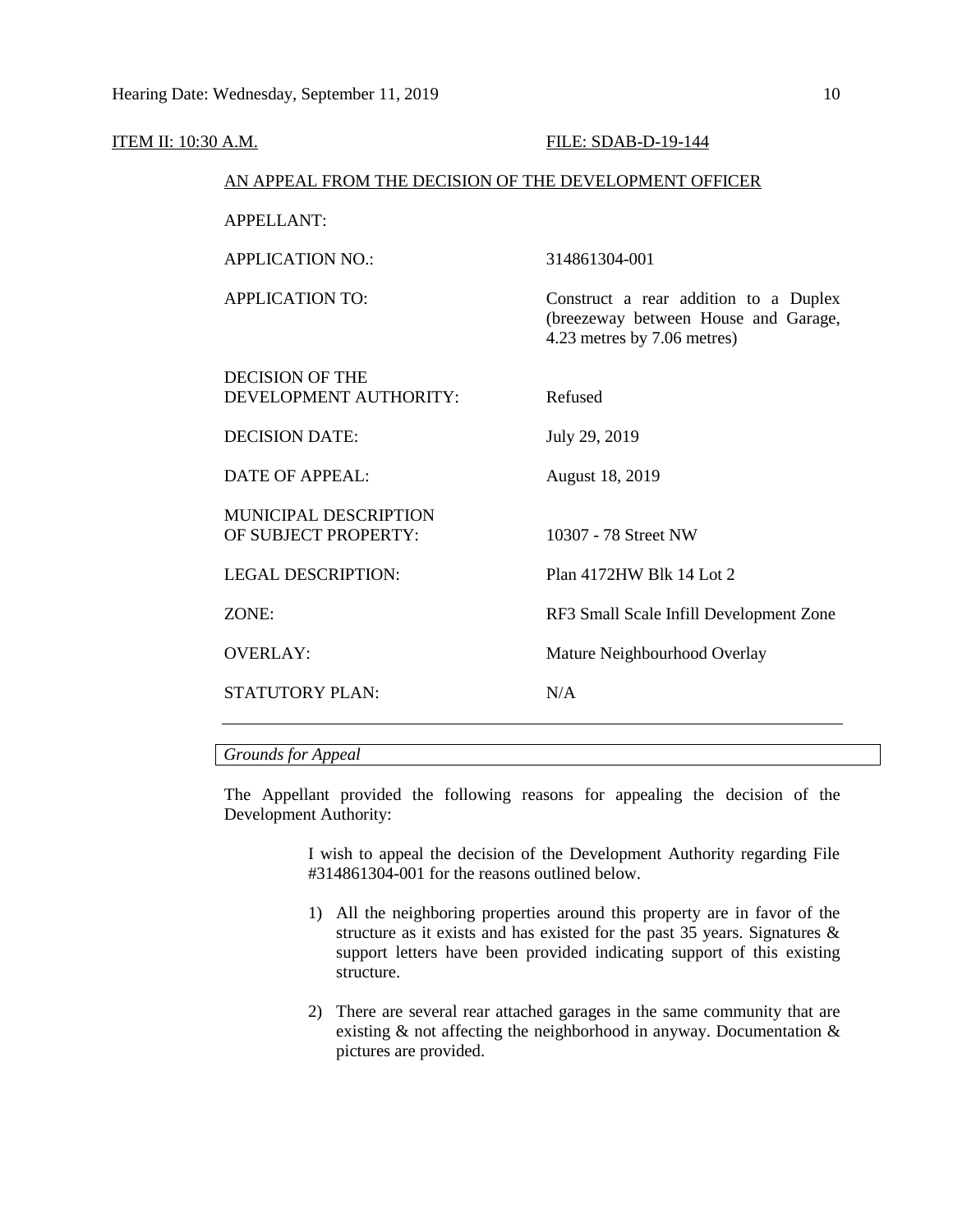- 3) Due to the fact that this property is located in a mature neighborhood with large overgrown Elm trees, there are a lot of leaves that are regularly blocking the eavestroughs as well as large roots that block the sewer lines. These issues increase the risk significantly by causing extremely icy conditions on the cement, or blocking the drain lines. This structure eliminates the risk.
- 4) The existing structure helps shelter the rear entrances for both units of the property. It provides a guaranteed secondary escape route in case of an emergency situation. Without this structure, winter conditions could lead to blockages of the entrances with ice/snow in the event of an emergency. Supporting documentation & pictures are provided.
- 5) The duplex rear entrances/exits are covered by this structure which is in place to accommodate the following safety codes. This structure keeps the duplex in accordance with the following Alberta Building Safety Codes, Section  $3.2.1.1$  – Division A – Section F30 (minimize the risk and injury to persons as a result of tripping, slipping, falling, contact, drowning or collision) and Section F10 (To facilitate the timely movement of persons to a safe place in an emergency).

#### *General Matters*

### **Appeal Information:**

The *Municipal Government Act*, RSA 2000, c M-26 states the following:

#### **Grounds for Appeal**

**685(1)** If a development authority

- (a) fails or refuses to issue a development permit to a person,
- (b) issues a development permit subject to conditions, or
- (c) issues an order under section 645,

the person applying for the permit or affected by the order under section 645 may appeal to the subdivision and development appeal board.

#### **Appeals**

**686(1)** A development appeal to a subdivision and development appeal board is commenced by filing a notice of the appeal, containing reasons, with the board,

- (a) in the case of an appeal made by a person referred to in section 685(1)
- (i) with respect to an application for a development permit,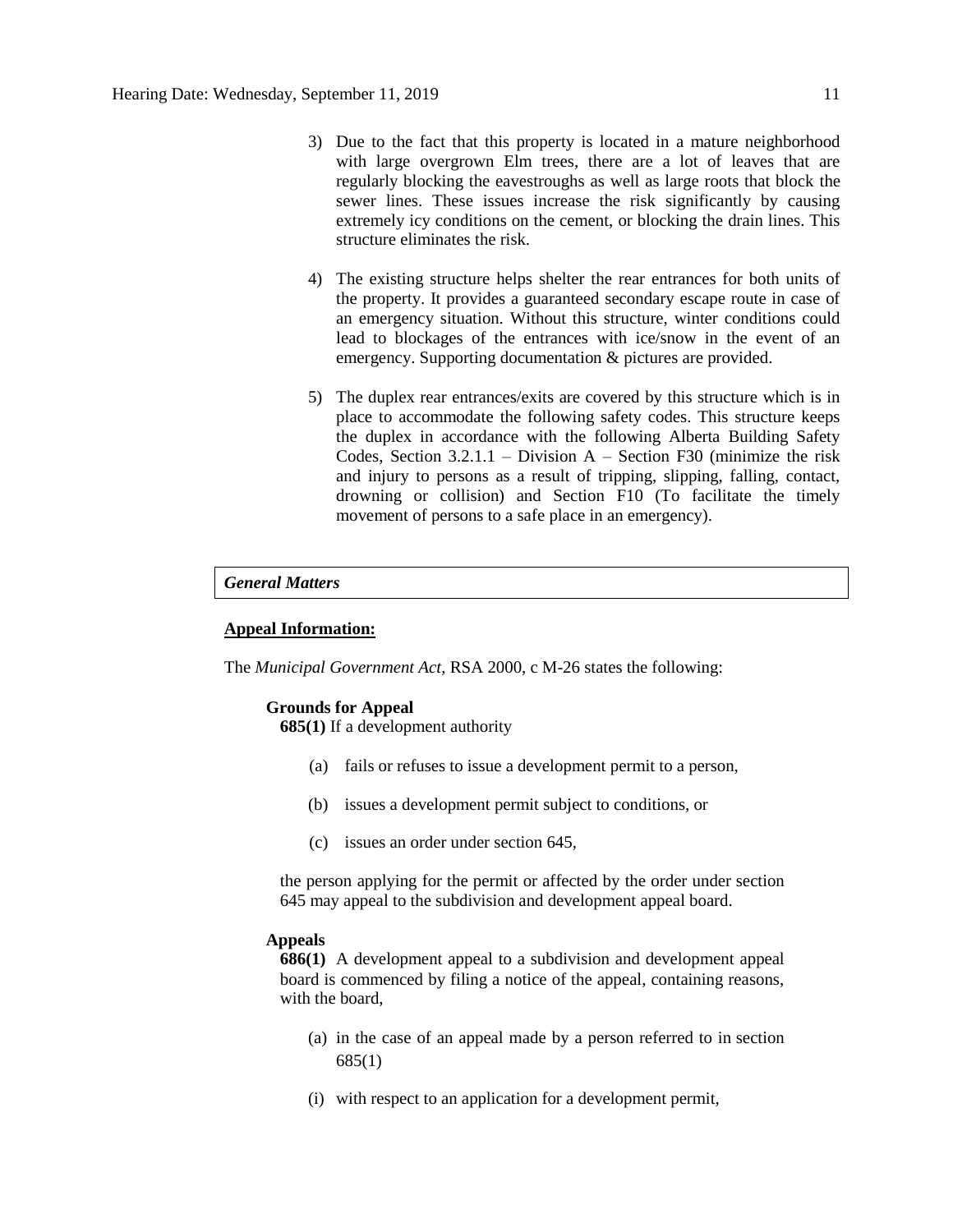(A) within 21 days after the date on which the written decision is given under section 642, […]

#### **Hearing and Decision**

**687(3)** In determining an appeal, the subdivision and development appeal board

…

- (a.1) must comply with the land use policies;
- (a.2) subject to section 638, must comply with any applicable statutory plans;
- (a.3) subject to clauses (a.4) and (d), must comply with any land use bylaw in effect;
- (a.4) must comply with the applicable requirements of the regulations under the Gaming, Liquor and Cannabis Act respecting the location of premises described in a cannabis licence and distances between those premises and other premises;
	- …
	- (c) may confirm, revoke or vary the order, decision or development permit or any condition attached to any of them or make or substitute an order, decision or permit of its own;
	- (d) may make an order or decision or issue or confirm the issue of a development permit even though the proposed development does not comply with the land use bylaw if, in its opinion,
		- (i) the proposed development would not
			- (A) unduly interfere with the amenities of the neighbourhood, or
			- (B) materially interfere with or affect the use, enjoyment or value of neighbouring parcels of land,

and

(ii) the proposed development conforms with the use prescribed for that land or building in the land use bylaw.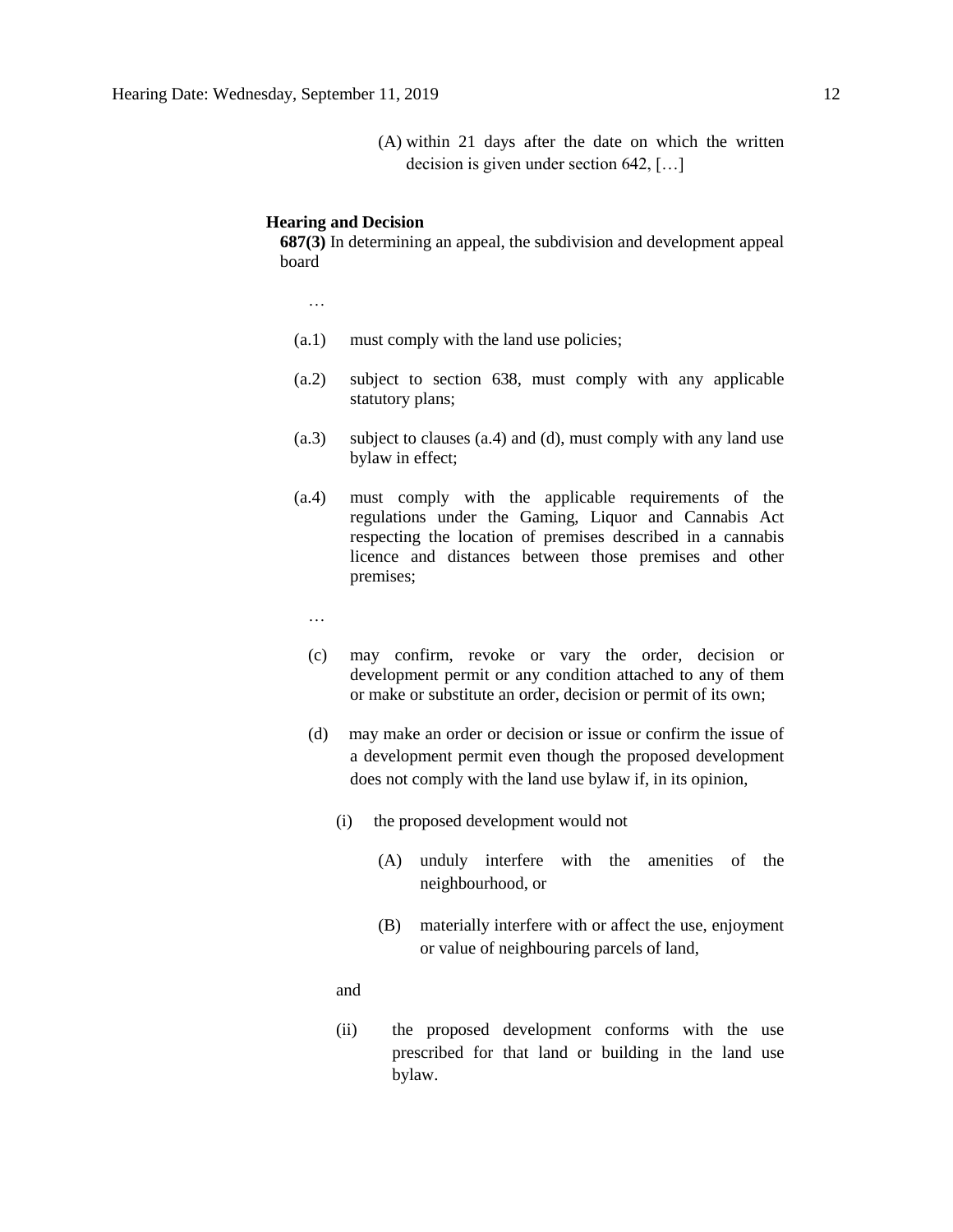#### **General Provisions from the** *Edmonton Zoning Bylaw:*

### Under section 140.2(2), **Duplex Housing** is a **Permitted Use** in the **(RF3) Small Scale Infill Development Zone.**

Under section 7.2(2), **Duplex Housing** means "development consisting of a building containing two principal Dwellings, with one of those Dwellings placed over the other in whole or in part. Each principal Dwelling has separate and individual access, not necessarily directly to ground level. This type of development is designed and constructed as two principal Dwellings at the time of initial construction of the building. This Use does not include Semi-detached Housing."

#### Section 50.1(4) states:

Where any building or structure on a Site is attached to a principal building on the Site by a roof, an open or enclosed structure above Grade, a floor or a foundation greater than 1.0 metres above Grade, it is a part of the principal building and is not an Accessory building.

Section 140.1 states that the **General Purpose** of **(RF3) Small Scale Infill Development Zone** is "to provide for Single Detached Housing and Semi-detached Housing while allowing small-scale conversion and infill redevelopment to buildings containing up to four principal Dwellings under certain conditions, including Secondary Suites and Garden Suites."

Section 814.1 states that the **General Purpose** of the **Mature Neighbourhood Overlay** is:

to regulate residential development in Edmonton's mature residential neighbourhoods, while responding to the context of surrounding development, maintaining the pedestrian-oriented design of the streetscape, and to provide an opportunity for consultation by gathering input from affected parties on the impact of a proposed variance to the Overlay regulations.

#### *Rear Setback*

Section 814.3(4) states "The minimum Rear Setback shall be 40% of Site Depth."

Under section 6.1, **Rear Setback** means:

the distance that a development or a specified portion of it, must be set back from a Rear Lot Line. A Rear Setback is not a Rear Yard, Amenity Space or Separation Space.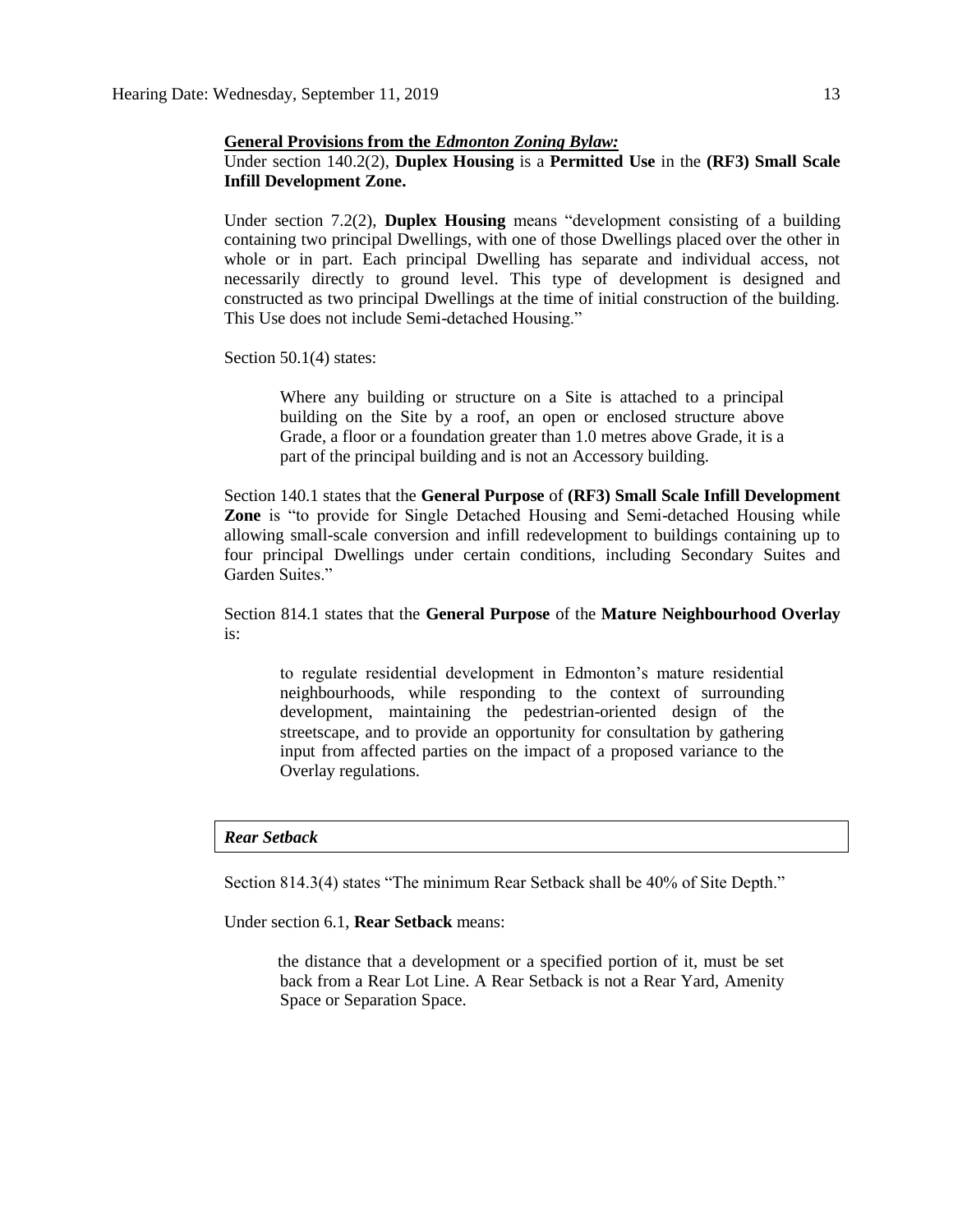

Under section 6.1, **Site Depth** means "the distance between the mid-points of the Front Lot Line and the mid-points of the Rear Lot Line."

#### **Development Officer's Determination**

1. The minimum Rear Setback shall be 40% of Site Depth (Section 814.3.4).

### *Rear attached Garage*

Section 814.3(19) states "Rear attached Garages shall not be allowed."

#### **Development Officer's Determination**

2. Rear attached Garages shall not be allowed (Section 814.3.19).

# *Site Coverage*

Section 140.4(10)(a) states **Maximum Site Coverage** for Duplex Housing shall be as follows:

| Principal Dwelling / | Accessory       | Principal  | <b>Total Site</b> |
|----------------------|-----------------|------------|-------------------|
| building             | <b>Building</b> | building   | Coverage          |
|                      |                 | with       |                   |
|                      |                 | attached   |                   |
|                      |                 | Garage     |                   |
| 28 percent           | 2 percent       | 40 percent | 40 percent        |

Under Section 6.1, **Site Coverage** means the total horizontal area of all buildings or structures on a Site which are located at or higher than 1.0 metres above Grade, including Accessory buildings or Structures, calculated by perpendicular projection onto a horizontal plane from one point located at an infinite distance above all buildings and structures on the Site. This definition shall not include:

a. steps, eaves, cornices, and similar projections;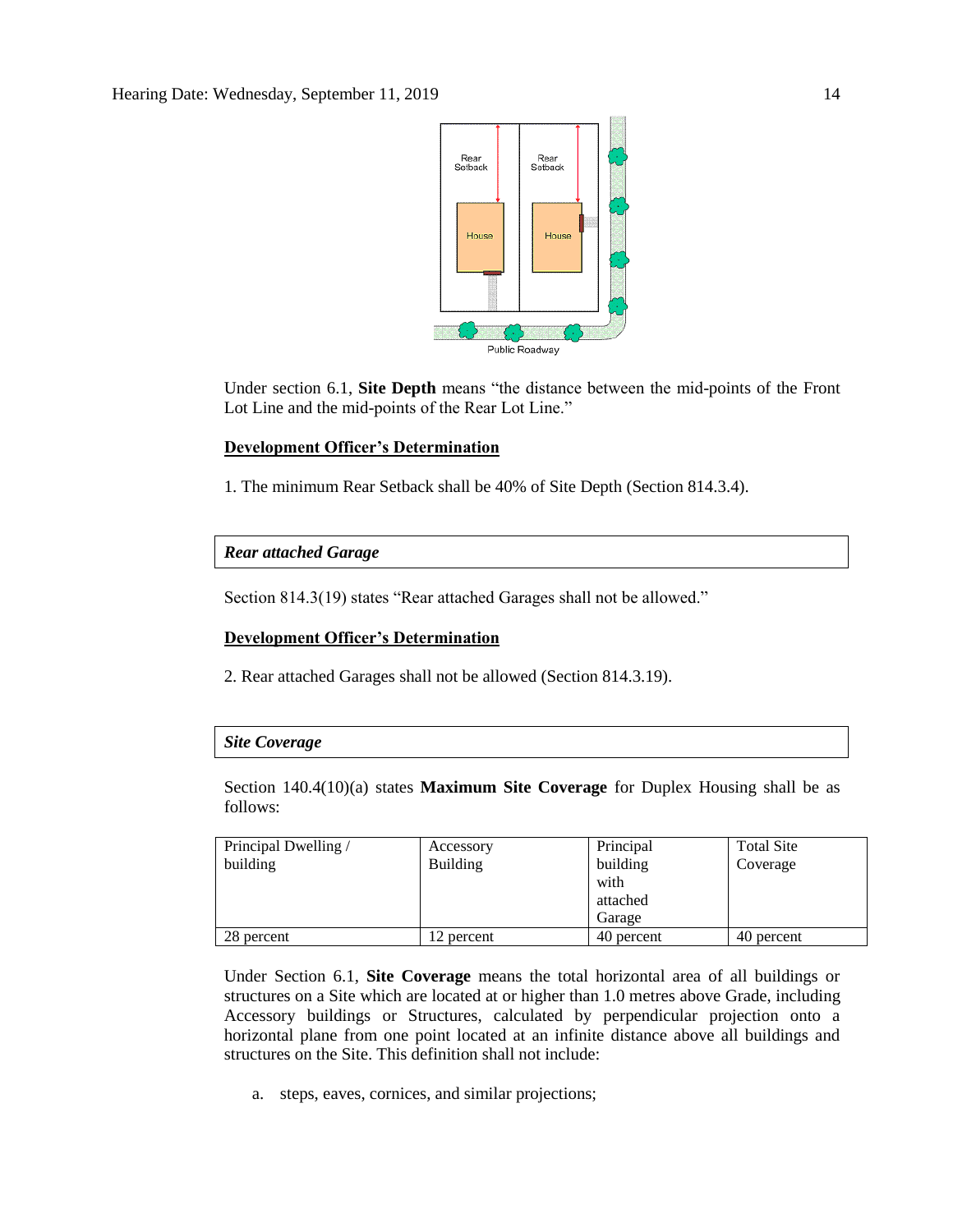- b. driveways, aisles and parking lots unless they are part of a Parking Garage which extends 1.0 metres or more above Grade; or
- c. unenclosed inner and outer courts, terraces and patios where these are less than 1.0 metres above Grade.

#### **Development Officer's Determination**

3. Maximum Site Coverage for Principal building with attached Garage shall be 40% (Section 140.4.10.a).

*Side Setback* 

Section 814.3(3) states:

Side Setbacks shall be established on the following basis:

a. …

- b. where a Site Width is greater than 12.0 m and less than 18.3 m, the Side Setback requirements of the underlying Zone shall apply;
- c. …

Section 140.4(14)(a) states "Side Setbacks shall total at least 20% of the Site Width to a maximum total of 6.0 metres, with a minimum Side Setback of 1.2 metres on each side."

Under section 6.1, **Side Setback** means:

the distance that a development or a specified portion of it, must be set back from a Side Lot Line. A Side Setback is not a Side Yard, Amenity Space or Separation Space.

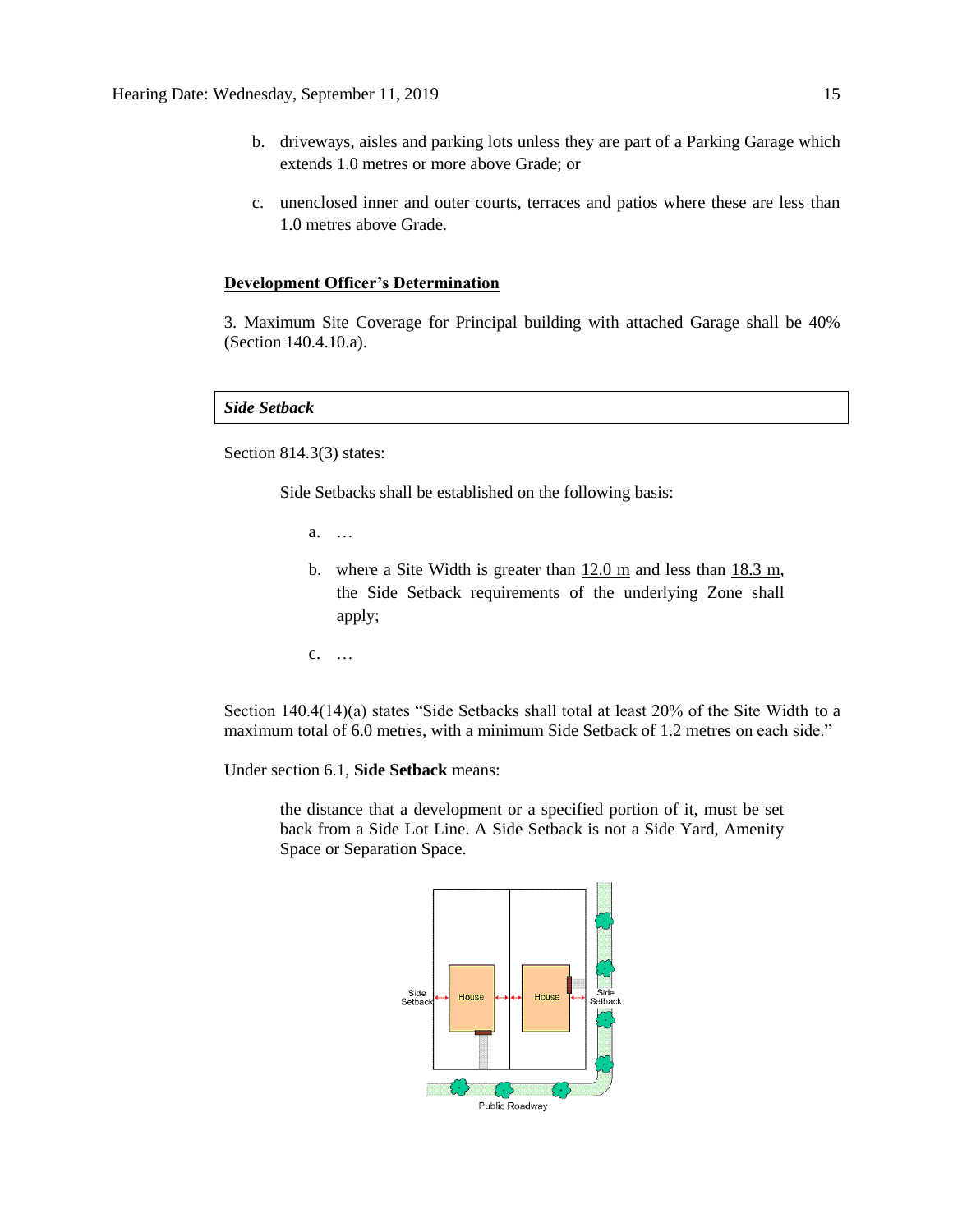Under section 6.1, **Site Width** means "the horizontal distance between the side boundaries of the Site measured at a distance from the Front Lot Line equal to the required Front Setback for the Zone."

### **Development Officer's Determination**

4. Minimum Side Setback of 1.2 m on each side (Section 140.4.14).

#### *Community Consultation*

Section 814.5(1) states the following with respect to Proposed Variances:

When the Development Officer receives a Development Permit Application for a new principal building, or a new Garden Suite that does not comply with any regulation contained within this Overlay, or receives a Development Permit for alterations to an existing structure that require a variance to Section 814.3(1), 814.3(3), 814.3(5) and 814.3(9) of this Overlay:

- a. the Development Officer shall send notice, to the recipient parties specified in Table 814.5(2), to outline any requested variances to the Overlay and solicit comments directly related to the proposed variance;
- b. the Development Officer shall not render a decision on the Development Permit application until 21 days after notice has been sent, unless the Development Officer receives feedback from the specified affected parties in accordance with Table 814.5(2); and
- c. the Development Officer shall consider any comments directly related to the proposed variance when determining whether to approve the Development Permit Application in accordance with Sections 11.3 and 11.4.

Section 814.5(2) states:

| Tier# | <b>Recipient Parties</b> | <b>Affected Parties</b> | <b>Regulation of this Overlay</b><br>to be Varied |
|-------|--------------------------|-------------------------|---------------------------------------------------|
| Tier  | $\cdots$                 | $\cdots$                | $\cdots$                                          |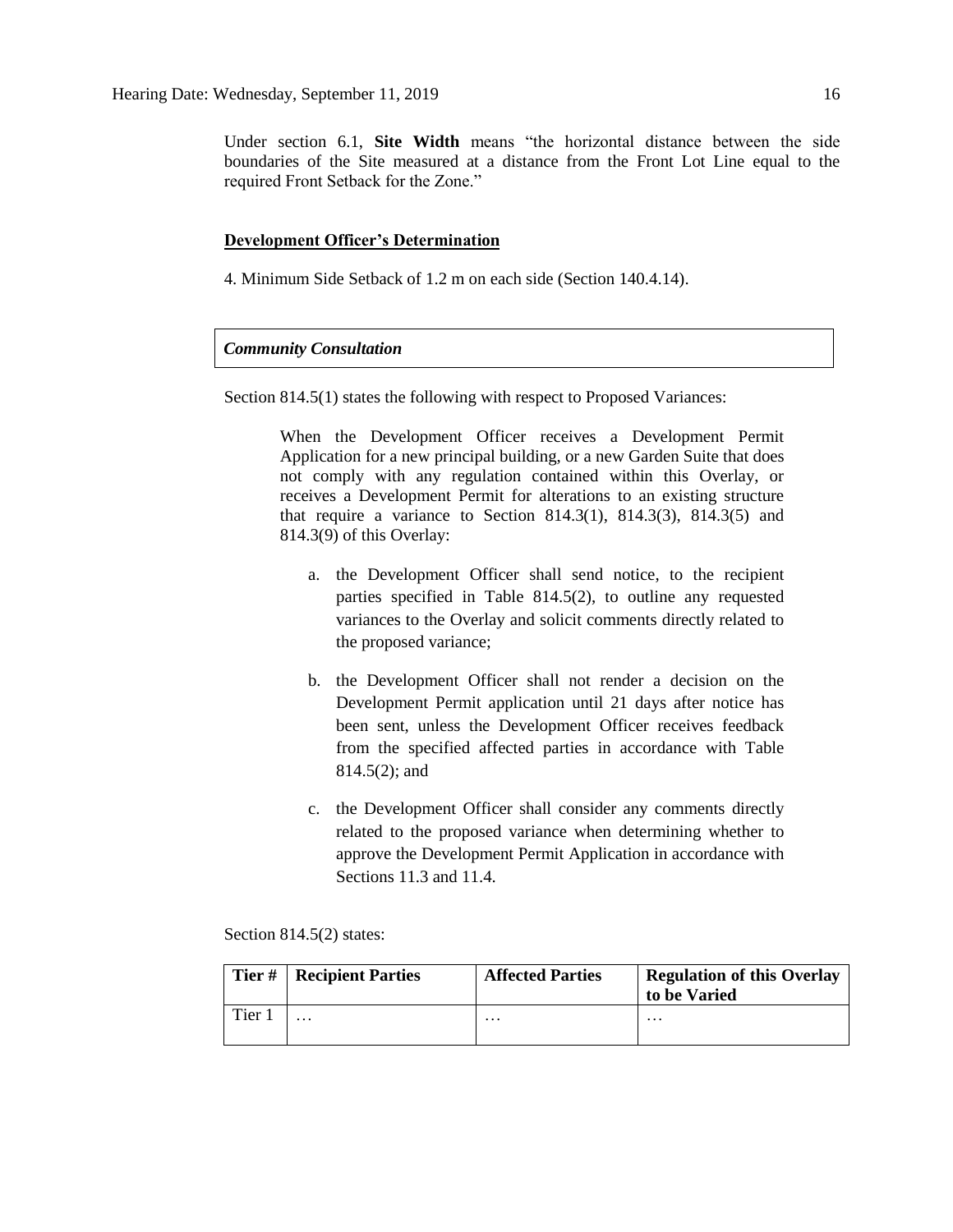| Tier 2 | The municipal address                       | The assessed owners | $814.3(4)$ – Rear Setback   |
|--------|---------------------------------------------|---------------------|-----------------------------|
|        | and assessed owners of of the land Abutting |                     | $814.3(19)$ – Rear Attached |
|        | the land Abutting the the Site and directly |                     | Garage                      |
|        | Site, directly adjacent adjacent across     | <sub>a</sub>        |                             |
|        | across a Lane from the Lane from the Site   |                     |                             |
|        | Site of the proposed of the proposed        |                     |                             |
|        | development and the development             |                     |                             |
|        | President of each                           |                     |                             |
|        | <b>Community League</b>                     |                     |                             |
| Tier 3 | The municipal address The assessed owners   |                     | $814.3(3)$ – Side Setbacks  |
|        | and assessed owners of of the land Abutting |                     |                             |
|        | the land Abutting the the Site of the       |                     |                             |
|        | Site of the proposed proposed               |                     |                             |
|        | development and the development             |                     |                             |
|        | President of<br>each                        |                     |                             |
|        | <b>Community League</b>                     |                     |                             |

*Previous Subdivision and Development Appeal Board Decision*

| <b>Application Number</b> | <b>Description</b>          | <b>Decision</b>                                        |
|---------------------------|-----------------------------|--------------------------------------------------------|
| SDAB-D-09-072             | To construct an addition to | May 29, 2009; "that the                                |
|                           |                             | an existing Single Detached   appeal be DENIED and the |
|                           |                             | House and Detached decision of the Development         |
|                           |                             | Garage (4.23 metres by Officer CONFIRMED. The          |
|                           |                             | 7.06 metres rear covered   Development is REFUSED."    |
|                           | patio connecting the House  |                                                        |
|                           | and Garage), existing       |                                                        |
|                           | without permits             |                                                        |

## Notice to Applicant/Appellant

Provincial legislation requires that the Subdivision and Development Appeal Board issue its official decision in writing within fifteen days of the conclusion of the hearing.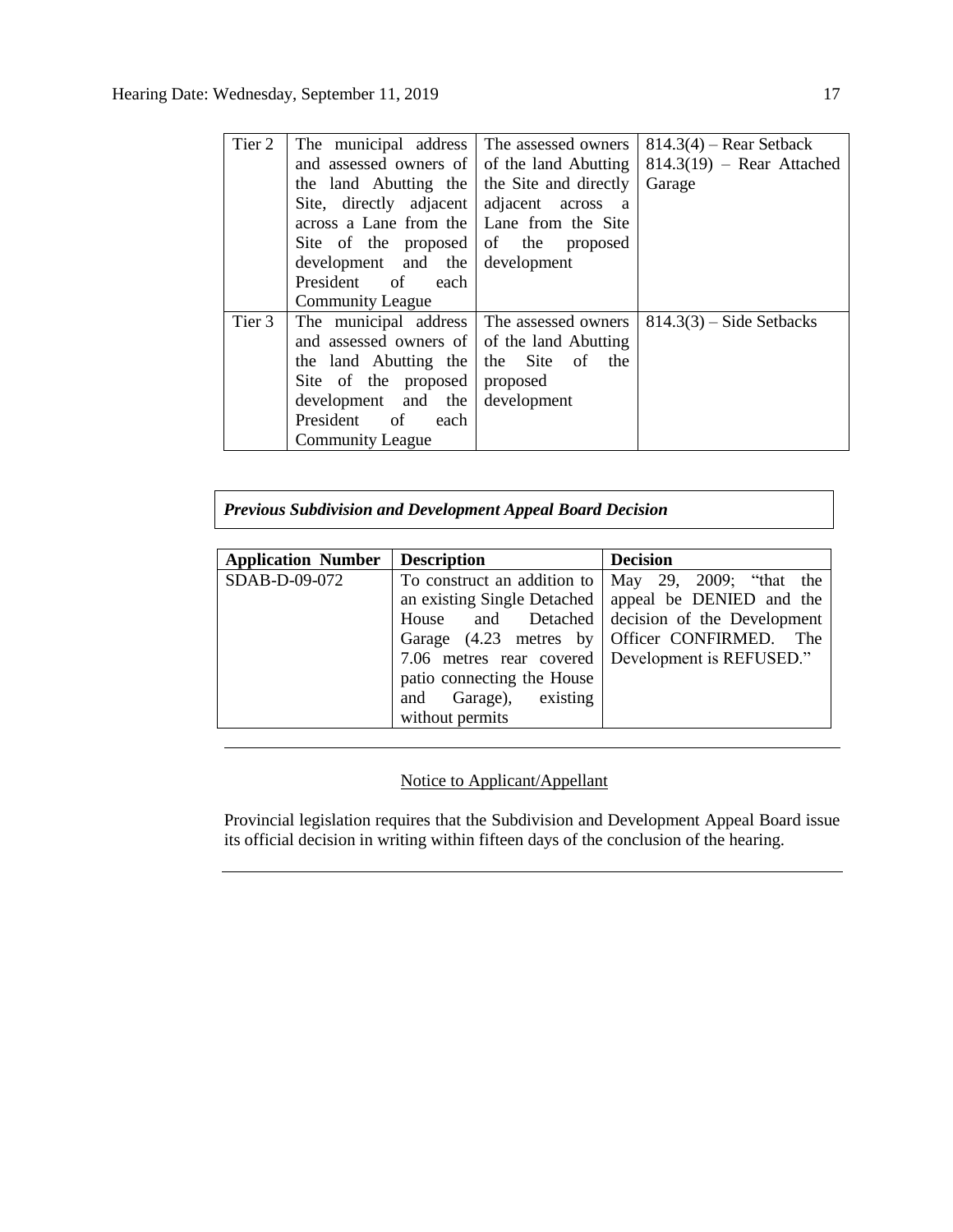| <b><i><u><u><b>M</b>onton</u></u></i></b>                                                                                                                                                                                                                                                                                                                                                                                                                          |                    |                                            |                                | Project Number: 314861304-001<br><b>Application Date:</b><br>MAY 28, 2019<br>Printed:                                         |
|--------------------------------------------------------------------------------------------------------------------------------------------------------------------------------------------------------------------------------------------------------------------------------------------------------------------------------------------------------------------------------------------------------------------------------------------------------------------|--------------------|--------------------------------------------|--------------------------------|-------------------------------------------------------------------------------------------------------------------------------|
|                                                                                                                                                                                                                                                                                                                                                                                                                                                                    |                    | <b>Application for</b>                     |                                | July 29, 2019 at 10:18 AM<br>Page:<br>1 of 2                                                                                  |
|                                                                                                                                                                                                                                                                                                                                                                                                                                                                    |                    | <b>Addition Permit</b>                     |                                |                                                                                                                               |
| This document is a Development Permit Decision for the development application described below.                                                                                                                                                                                                                                                                                                                                                                    |                    |                                            |                                |                                                                                                                               |
| Applicant                                                                                                                                                                                                                                                                                                                                                                                                                                                          |                    |                                            | 10307 - 78 STREET NW           | Property Address(es) and Legal Description(s)                                                                                 |
|                                                                                                                                                                                                                                                                                                                                                                                                                                                                    |                    |                                            | Plan 4172HW Blk 14 Lot 2       |                                                                                                                               |
|                                                                                                                                                                                                                                                                                                                                                                                                                                                                    |                    |                                            | Location(s) of Work            |                                                                                                                               |
|                                                                                                                                                                                                                                                                                                                                                                                                                                                                    |                    |                                            | Entryway: 10307 - 78 STREET NW |                                                                                                                               |
|                                                                                                                                                                                                                                                                                                                                                                                                                                                                    |                    |                                            | Building: 10307 - 78 STREET NW |                                                                                                                               |
| <b>Scope of Application</b>                                                                                                                                                                                                                                                                                                                                                                                                                                        |                    |                                            |                                |                                                                                                                               |
| To construct a rear addition to a Duplex (breezeway between House and Garage, 4.23m x 7.06m).<br><b>Permit Details</b>                                                                                                                                                                                                                                                                                                                                             |                    |                                            |                                |                                                                                                                               |
|                                                                                                                                                                                                                                                                                                                                                                                                                                                                    |                    |                                            |                                |                                                                                                                               |
| <b>Class Of Permit:</b>                                                                                                                                                                                                                                                                                                                                                                                                                                            |                    |                                            | Site Area (sq. m.): 595.45     |                                                                                                                               |
| Stat. Plan Overlay/Annex Area: Mature Neighbourhood<br>Overlay                                                                                                                                                                                                                                                                                                                                                                                                     |                    |                                            |                                |                                                                                                                               |
| I/We certify that the above noted details are correct.                                                                                                                                                                                                                                                                                                                                                                                                             |                    |                                            |                                |                                                                                                                               |
| Applicant signature:                                                                                                                                                                                                                                                                                                                                                                                                                                               |                    |                                            |                                |                                                                                                                               |
| Issue Date: Jul 29, 2019<br><b>Reason for Refusal</b><br>1. The minimum Rear Setback shall be 40% of Site Depth (Section 814.3.4).<br>2. Rear attached Garages shall not be allowed (Section 814.3.19).<br>3. Maximum Site Coverage for Principal building with attached Garage shall be 40% (Section 140.4.10.a).<br>4. Minimum Side Setback of 1.2 m on each side (Section 140.4.14).<br><b>Rights of Appeal</b><br>through 689 of the Municipal Government Act. |                    | Development Authority: HETHERINGTON, FIONA |                                | The Applicant has the right of appeal within 21 days after the date on which the decision is made, as outlined in Section 683 |
| <b>Building Permit Decision</b>                                                                                                                                                                                                                                                                                                                                                                                                                                    |                    |                                            |                                |                                                                                                                               |
| Refused                                                                                                                                                                                                                                                                                                                                                                                                                                                            |                    |                                            |                                |                                                                                                                               |
| Fees                                                                                                                                                                                                                                                                                                                                                                                                                                                               |                    |                                            |                                |                                                                                                                               |
|                                                                                                                                                                                                                                                                                                                                                                                                                                                                    | <b>Fee Amount</b>  | <b>Amount Paid</b>                         | Receipt#                       | <b>Date Paid</b>                                                                                                              |
| Safety Codes Fee<br><b>Existing Without Permit Building</b><br><b>Penalty Fee</b>                                                                                                                                                                                                                                                                                                                                                                                  | \$4.50<br>\$110.00 | \$4.50<br>\$110.00                         | 05879380<br>05879380           | May 28, 2019<br>May 28, 2019                                                                                                  |
|                                                                                                                                                                                                                                                                                                                                                                                                                                                                    |                    | THIS IS NOT A PERMIT                       |                                |                                                                                                                               |
|                                                                                                                                                                                                                                                                                                                                                                                                                                                                    |                    |                                            |                                |                                                                                                                               |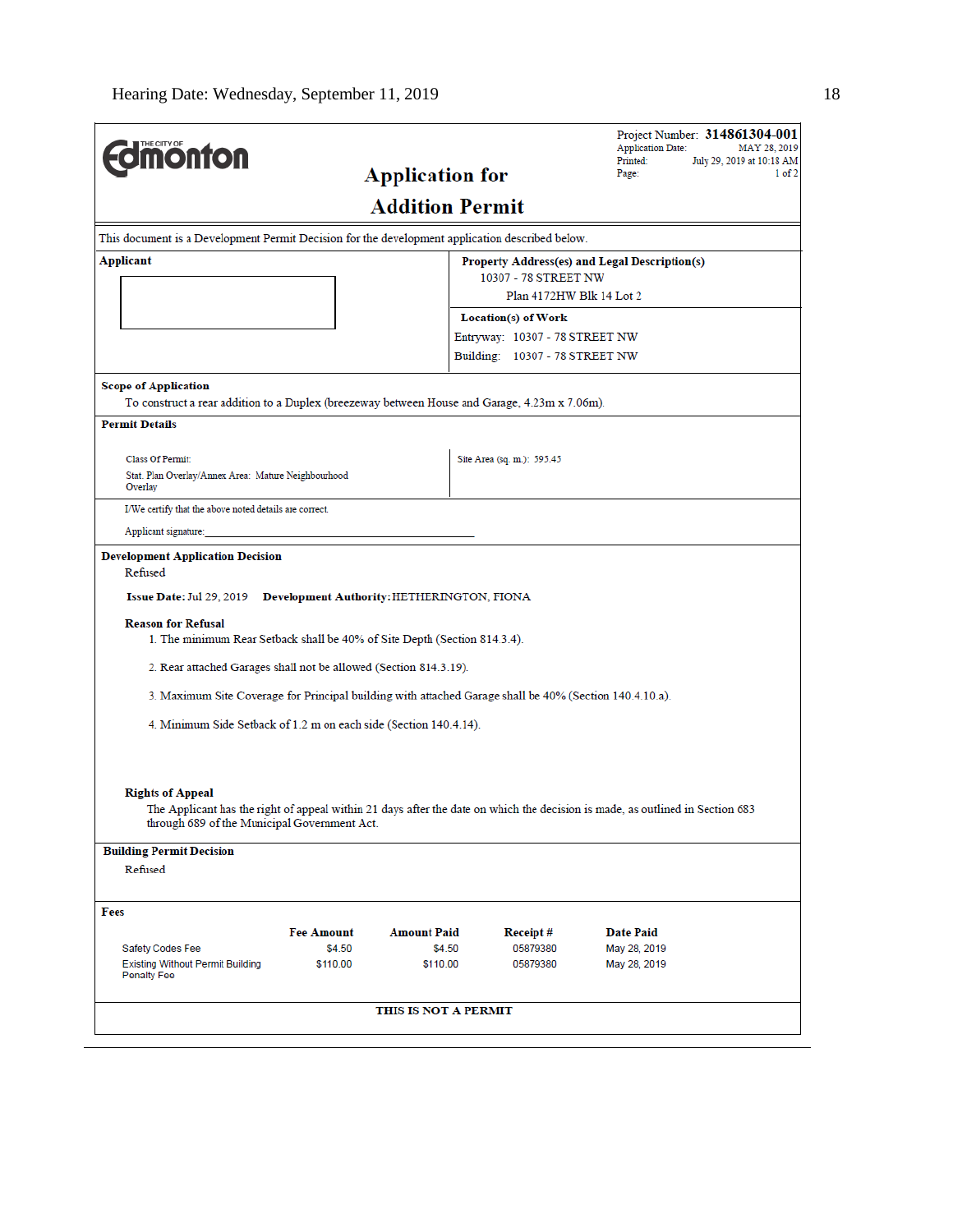| <b>Edinonton</b>                                                     |                      |                        |          | Project Number: 314861304-001<br><b>Application Date:</b><br>Printed:<br>July 29, 2019 at 10:18 AM | MAY 28, 2019 |
|----------------------------------------------------------------------|----------------------|------------------------|----------|----------------------------------------------------------------------------------------------------|--------------|
|                                                                      |                      | <b>Application for</b> |          | Page:                                                                                              | $2$ of $2$   |
|                                                                      |                      | <b>Addition Permit</b> |          |                                                                                                    |              |
| Fees                                                                 |                      |                        |          |                                                                                                    |              |
|                                                                      | <b>Fee Amount</b>    | <b>Amount Paid</b>     | Receipt# | <b>Date Paid</b>                                                                                   |              |
| <b>Existing Without Permit Dev</b><br><b>Application Penalty Fee</b> | \$425.00             | \$425.00               | 05879380 | May 28, 2019                                                                                       |              |
| <b>Building Permit Fee (Construction</b><br>Value)                   | \$110.00             | \$110.00               | 05879380 | May 28, 2019                                                                                       |              |
| <b>Development Application Fee</b>                                   | \$425.00             | \$425.00               | 05879380 | May 28, 2019                                                                                       |              |
| <b>Total GST Amount:</b><br><b>Totals for Permit:</b>                | \$0.00<br>\$1,074.50 | \$1,074.50             |          |                                                                                                    |              |
|                                                                      |                      |                        |          |                                                                                                    |              |
|                                                                      |                      |                        |          |                                                                                                    |              |
|                                                                      |                      | THIS IS NOT A PERMIT   |          |                                                                                                    |              |